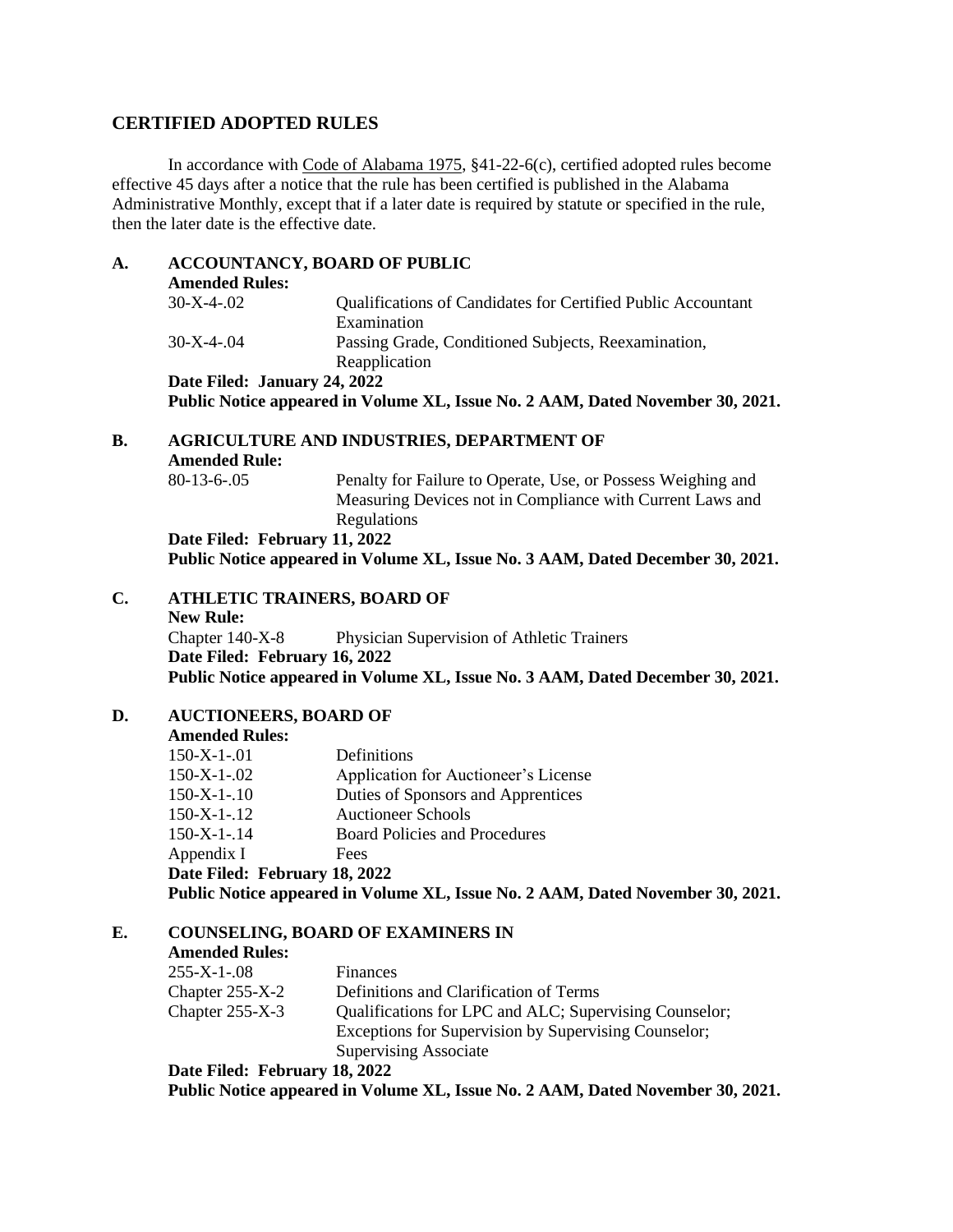#### **COUNSELING, BOARD OF (cont.)**

**Amended Rules:** Chapter 255-X-4 Application Procedures<br>Chapter 255-X-5 Examination of Applica Examination of Applicants Chapter 255-X-6 Licensure Chapter 255-X-7 License Renewal Chapter 255-X-10 Licensing Under Special Conditions **Date Filed: February 18, 2022 Public Notice appeared in Volume XL, Issue No. 2 AAM, Dated November 30, 2021.**

### **F. EDUCATION, DEPARTMENT OF**

**New Rule:**

290-1-1-.15 Electronic Signatures and Records Policy **Date Filed: February 10, 2022 Public Notice appeared in Volume XL, Issue No. 3 AAM, Dated December 30, 2021.**

## **G. ENVIRONMENTAL MANAGEMENT, DEPARTMENT OF**

**Amended Rules:**

| 335-6-15-.02                                                                   | Definitions                                                    |  |
|--------------------------------------------------------------------------------|----------------------------------------------------------------|--|
| $335 - 6 - 15 - 03$                                                            | Applicability                                                  |  |
| 335-6-15-.07                                                                   | <b>Upgrading of Existing UST Systems</b>                       |  |
| 335-6-15-.08                                                                   | Plans and Specifications                                       |  |
| 335-6-15-.09                                                                   | Operation, Maintenance, and Testing or Inspection of Spill and |  |
|                                                                                | Overfill Prevention Equipment and Containment Systems; and     |  |
|                                                                                | Walkthrough Inspections                                        |  |
| $335 - 6 - 15 - 10$                                                            | Operation and Maintenance of Corrosion Protection              |  |
| $335 - 6 - 15 - 12$                                                            | Repairs Allowed                                                |  |
| 335-6-15-.14                                                                   | General Release Detection Requirements for All UST Systems     |  |
| $335 - 6 - 15 - 17$                                                            | Methods of Release Detection for Underground Storage Tanks     |  |
| 335-6-15-.22                                                                   | Release Investigation and Confirmation Steps                   |  |
| $335 - 6 - 15 - 23$                                                            | Reporting and Cleanup of Spills and Overfills                  |  |
| 335-6-15-.24                                                                   | <b>Initial Release Response</b>                                |  |
| 335-6-15-.25                                                                   | Initial Abatement Measures and Preliminary Investigation       |  |
| 335-6-15-.26                                                                   | <b>Preliminary Investigation Requirements</b>                  |  |
| 335-6-15-.27                                                                   | <b>Free Product Removal</b>                                    |  |
| 335-6-15-.28                                                                   | <b>Secondary Investigation Requirements</b>                    |  |
| 335-6-15-.29                                                                   | <b>Corrective Action Plan</b>                                  |  |
| $335 - 6 - 15 - 30$                                                            | <b>Corrective Action Requirements</b>                          |  |
| 335-6-15-.32                                                                   | <b>Analytical Requirements</b>                                 |  |
| 335-6-15-.35                                                                   | Site Closure or Change-in-Service Assessment                   |  |
| 335-7-4-.04                                                                    | Requirements for New Water Systems                             |  |
| 335-7-4-.07                                                                    | <b>Facility Permit Renewal</b>                                 |  |
| $335 - 7 - 7 - 04$                                                             | Water Storage Tank Maintenance                                 |  |
| $335 - 16 - 1 - 02$                                                            | Definitions                                                    |  |
| 335-16-2-.01                                                                   | Criteria for Coverage by the Act                               |  |
| 335-16-3-.01                                                                   | General                                                        |  |
| Date Filed: February 15, 2022                                                  |                                                                |  |
| Public Notice appeared in Volume XL, Issue No. 2 AAM, Dated November 30, 2021. |                                                                |  |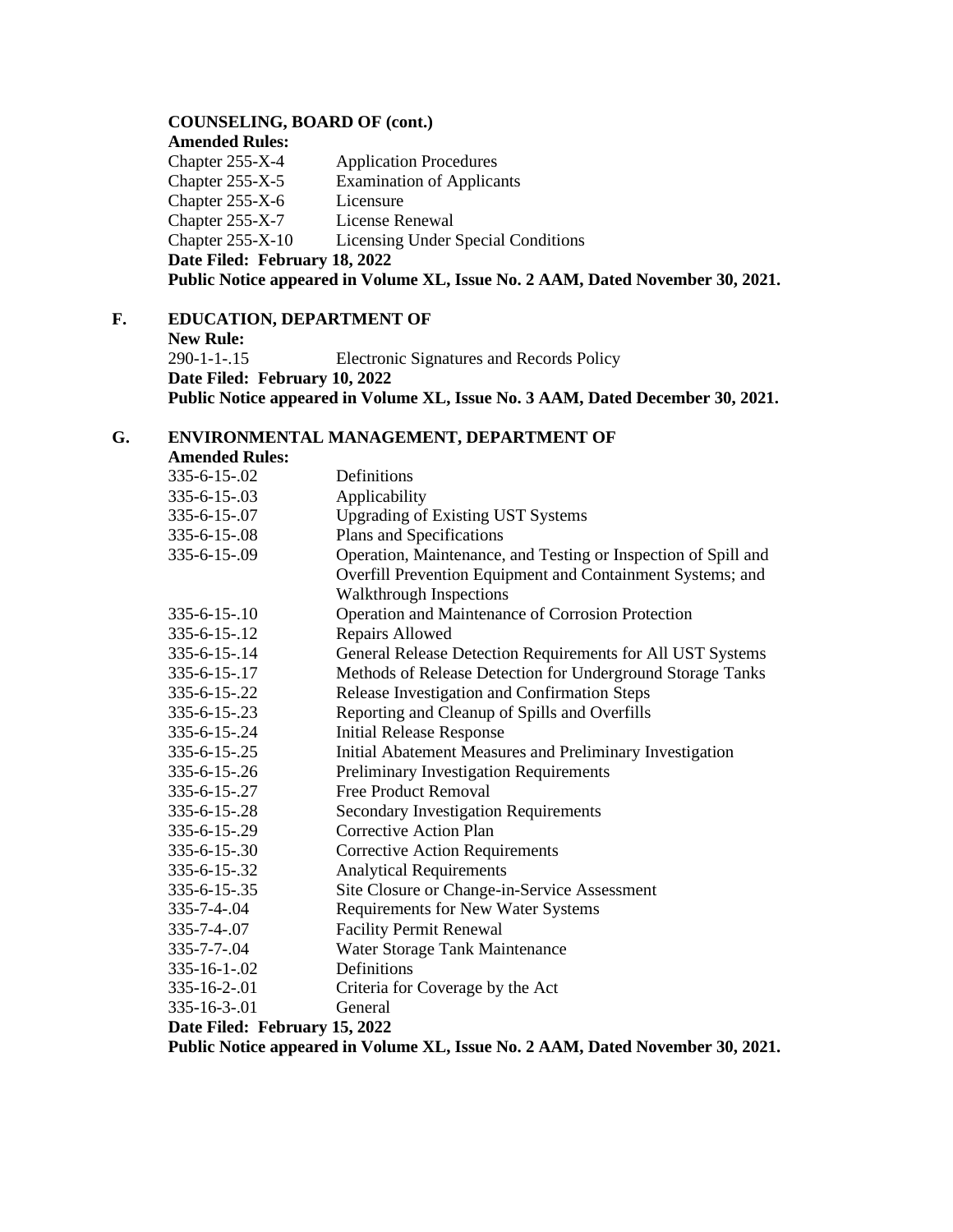#### **ENVIRONMENTAL MANAGEMENT, DEPARTMENT OF (cont.) Amended Rules:** 335-16-4-.01 Purpose 335-16-4-.02 Initial Investigation 335-16-5-.01 General Provisions 335-16-5-.02 Performance Standards 335-16-6-.02 Property Remediation **Date Filed: February 15, 2022 Public Notice appeared in Volume XL, Issue No. 2 AAM, Dated November 30, 2021.**

**H. FINANCE, DEPARTMENT OF**

**Division of Construction Management Amended Rule:** Chapter 355-12-1 Alabama State Building Code **Date Filed: February 16, 2022 Public Notice appeared in Volume XL, Issue No. 3 AAM, Dated December 30, 2021.**

### **I. HEALTH, DEPARTMENT OF PUBLIC Repealed Rule:** Chapter 420-2-1 Emergency Medical Services **Date Filed: February 17, 2022 Public Notice appeared in Volume XL, Issue No. 3 AAM, Dated December 30, 2021.**

**New Rule:** Chapter 420-2-1 Emergency Medical Services **Date Filed: February 17, 2022 Public Notice appeared in Volume XL, Issue No. 3 AAM, Dated December 30, 2021.**

### **J. HOME BUILDERS LICENSURE BOARD Amended Rule:** 465-X-4-.04 Fees **Date Filed: February 14, 2022 Public Notice appeared in Volume XL, Issue No. 2 AAM, Dated November 30, 2021.**

**K. MEDICAL EXAMINERS, BOARD OF Amended Rule:** 540-X-26-.17 Implementation **Date Filed: February 18, 2022 Public Notice appeared in Volume XL, Issue No. 3 AAM, Dated December 30, 2021.**

**New Rule:** Chapter 540-X-28 Physician Supervision of Athletic Trainers **Date Filed: February 18, 2022 Public Notice appeared in Volume XL, Issue No. 3 AAM, Dated December 30, 2021.**

# **L. PHARMACY, BOARD OF**

**Amended Rule:** 680-X-2-.44 Collaborative Practice **Date Filed: February 16, 2022 Public Notice appeared in Volume XL, Issue No. 2 AAM, Dated November 30, 2021.**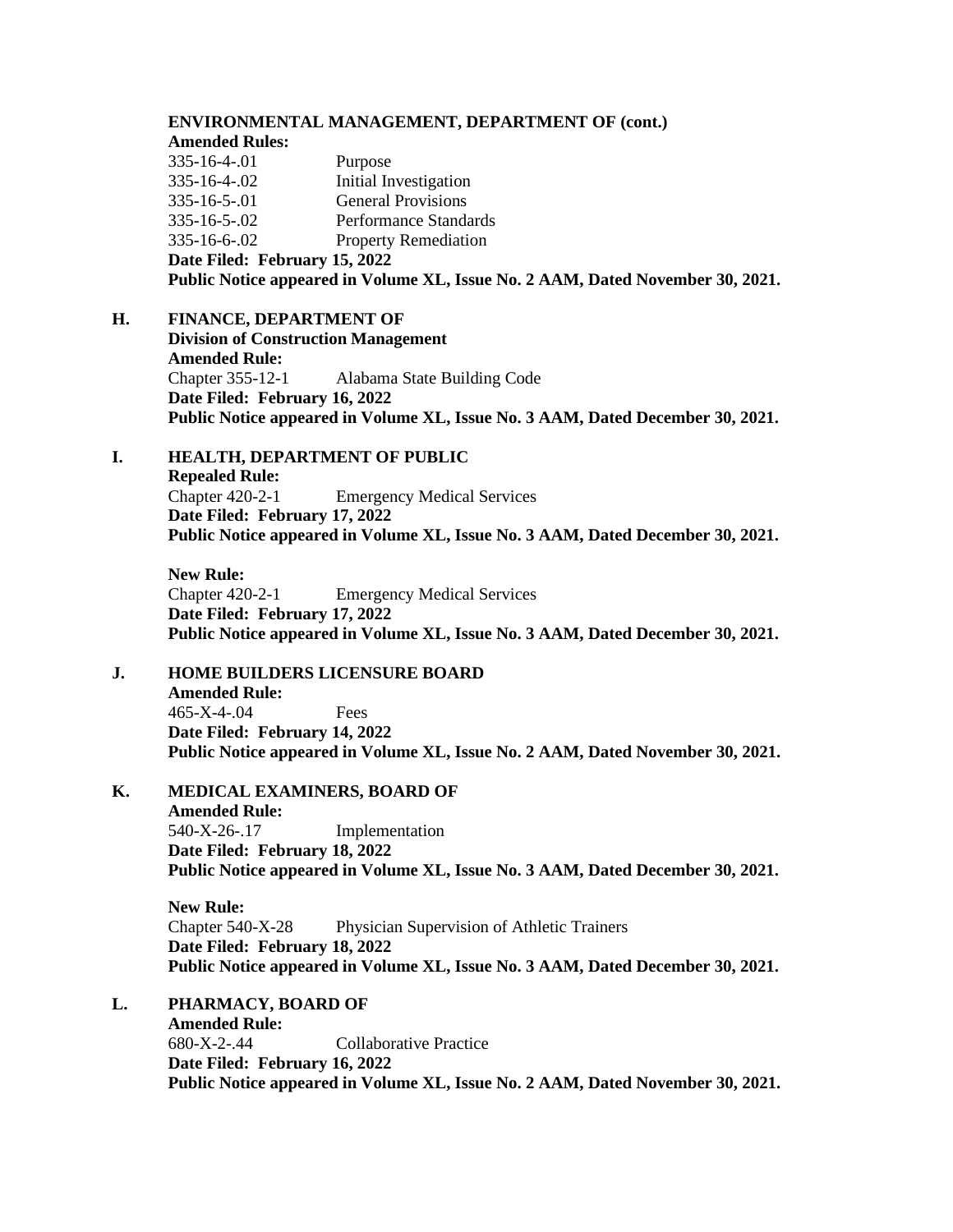### **M. REVENUE, DEPARTMENT OF**

| <b>Amended Rules:</b> |  |
|-----------------------|--|
|-----------------------|--|

| $810-3-61-02$                                                                 | Credits for Contributions to Scholarship Granting Organizations<br>(SGOs) |  |
|-------------------------------------------------------------------------------|---------------------------------------------------------------------------|--|
| $810 - 27 - 1 - 01$                                                           | <b>Multistate Tax Compact Rule Definitions</b>                            |  |
| $810 - 27 - 1 - 02$                                                           | Application of Apportionment and Allocation                               |  |
| $810-27-1-10$                                                                 | <b>Property Factor</b>                                                    |  |
| $810-27-1-.11$                                                                | <b>Property Factor: Valuation</b>                                         |  |
| $810-27-1-.12$                                                                | Property Factor: Averaging Property Values                                |  |
| $810 - 27 - 1 - 13$                                                           | Payroll Factor: In General                                                |  |
| $810-27-1-.16$                                                                | Sales Factor: Tangible Personal Property                                  |  |
| $810-27-1-.17$                                                                | Sales Factor: Sourcing Sales Derived from Services Rendered to            |  |
|                                                                               | Individual and Unrelated Business Customers                               |  |
| $810 - 27 - 1 - 18$                                                           | <b>Special Rules</b>                                                      |  |
| 810-27-1-.18.01                                                               | <b>Special Rules: Airlines</b>                                            |  |
| 810-27-1-18.04                                                                | Special Rules: Railroads                                                  |  |
| 810-27-1-.18.06                                                               | <b>Special Rules: Trucking Companies</b>                                  |  |
| Date Filed: February 18, 2022                                                 |                                                                           |  |
| Public Notice appeared in Volume XL, Issue No. 1 AAM, Dated October 29, 2021. |                                                                           |  |

810-5-1-.440 International Registration Plan (IRP) License Plates **Date Filed: February 18, 2022**

**Public Notice appeared in Volume XL, Issue No. 2 AAM, Dated November 30, 2021.**

| $810 - 5 - 1 - 223$           | Off Road Machinery and Equipment |
|-------------------------------|----------------------------------|
| $810-6-1-.46$                 | Contractor's Liability           |
| $810-6-1-112$                 | Signs                            |
| Date Filed: February 18, 2022 |                                  |

**Public Notice appeared in Volume XL, Issue No. 3 AAM, Dated December 30, 2021.**

#### **Repealed Rules:**

| $810-6-3-.24$ | Sales to Foreign Governments, Diplomatic and Consular |
|---------------|-------------------------------------------------------|
|               | <b>Officials</b>                                      |

**Date Filed: February 18, 2022**

**Public Notice appeared in Volume XL, Issue No. 1 AAM, Dated October 29, 2021.**

| Public Notice appeared in Volume XL, Issue No. 2 AAM, Dated November 30, 2021. |                                                                |  |
|--------------------------------------------------------------------------------|----------------------------------------------------------------|--|
| Date Filed: February 18, 2022                                                  |                                                                |  |
| $810 - 5 - 1 - 454$                                                            | Temporary Evidence of Apportioned Registration (TEAR)          |  |
|                                                                                | Cards                                                          |  |
| $810 - 5 - 1 - 451$                                                            | Prerequisites to Issuance of Apportioned License Plates or Cab |  |
|                                                                                | (IRP) Registration                                             |  |
| 810-5-1-.441                                                                   | Application for Apportioned International Registration Plan    |  |

| $810-6-2-91$                  | Soda Fountains and Ice Cream Cabinets                                          |
|-------------------------------|--------------------------------------------------------------------------------|
| Date Filed: February 18, 2022 |                                                                                |
|                               | Public Notice appeared in Volume XL, Issue No. 3 AAM, Dated December 30, 2021. |